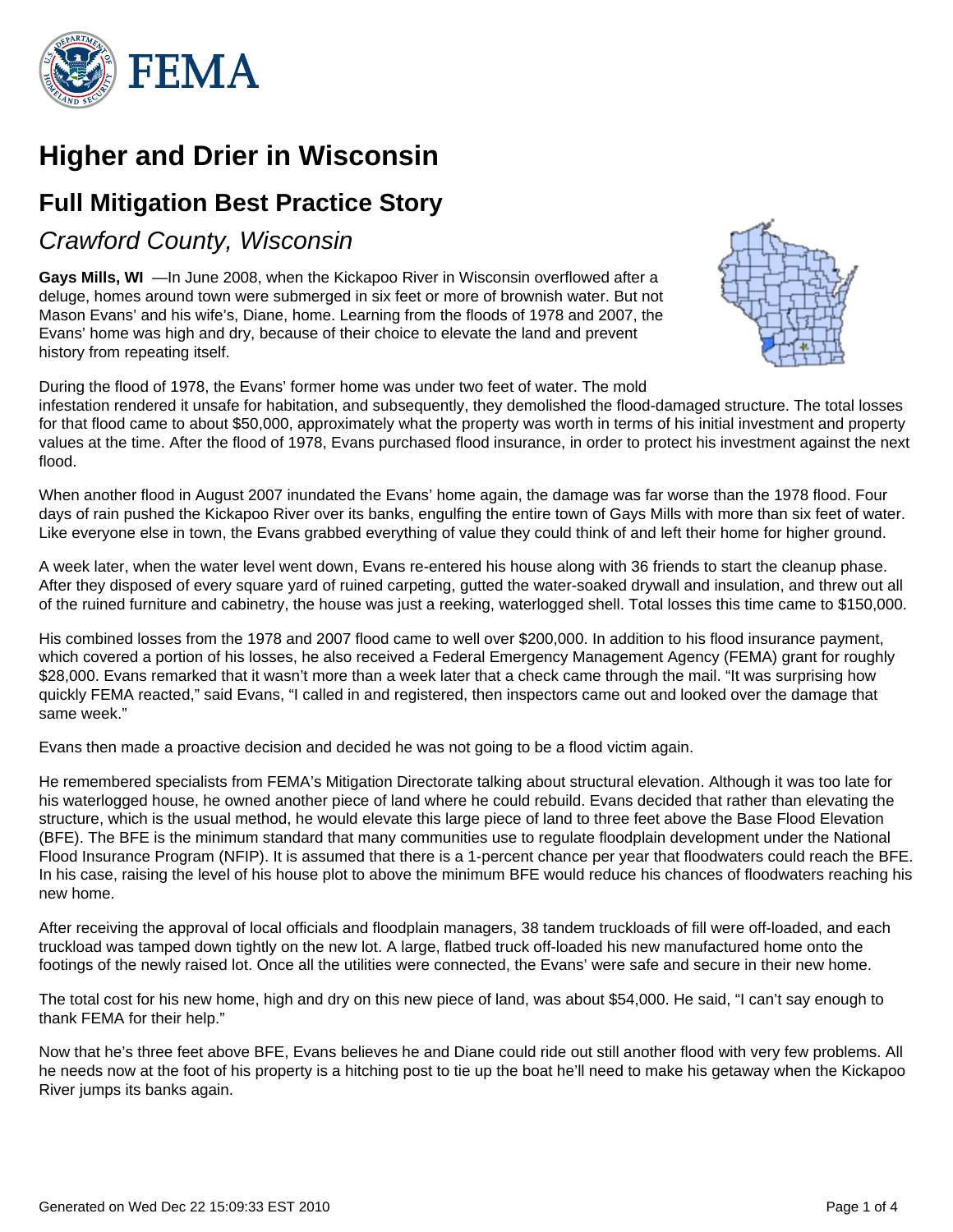Geographical Area: **Single County in a State**

FEMA Region: **Region V**

State: **Wisconsin**

County: **Crawford County**

City/Community: **Gays Mills**

### **Key Activity/Project Information**

|                                      | Sector: Private                                                      |
|--------------------------------------|----------------------------------------------------------------------|
| Hazard Type: Flooding                |                                                                      |
|                                      | Activity/Project Type: Elevation, Structural                         |
|                                      | Structure Type: Manufactured Housing                                 |
| Activity/Project Start Date: 10/2007 |                                                                      |
| Activity/Project End Date: 01/2008   |                                                                      |
|                                      | Funding Source: Other FEMA funds/ US Department of Homeland Security |
|                                      | Funding Recipient: Property Owner - Residential                      |

| <b>Activity/Project Economic Analysis</b> |                            |
|-------------------------------------------|----------------------------|
|                                           | Cost: \$54,000.00 (Actual) |
| Non FEMA Cost:                            |                            |

#### **Activity/Project Disaster Information**

| Mitigation Resulted From Federal<br>Disaster? Yes |  |
|---------------------------------------------------|--|
| Federal Disaster #: 1719, 08/26/2007              |  |
| Federal Disaster Year: 2007                       |  |
| Value Tested By Disaster? Yes                     |  |
| Tested By Federal Disaster #: 1768, 06/14/2008    |  |
| Repetitive Loss Property? Yes                     |  |

**Reference URLs**

#### No URLs were submitted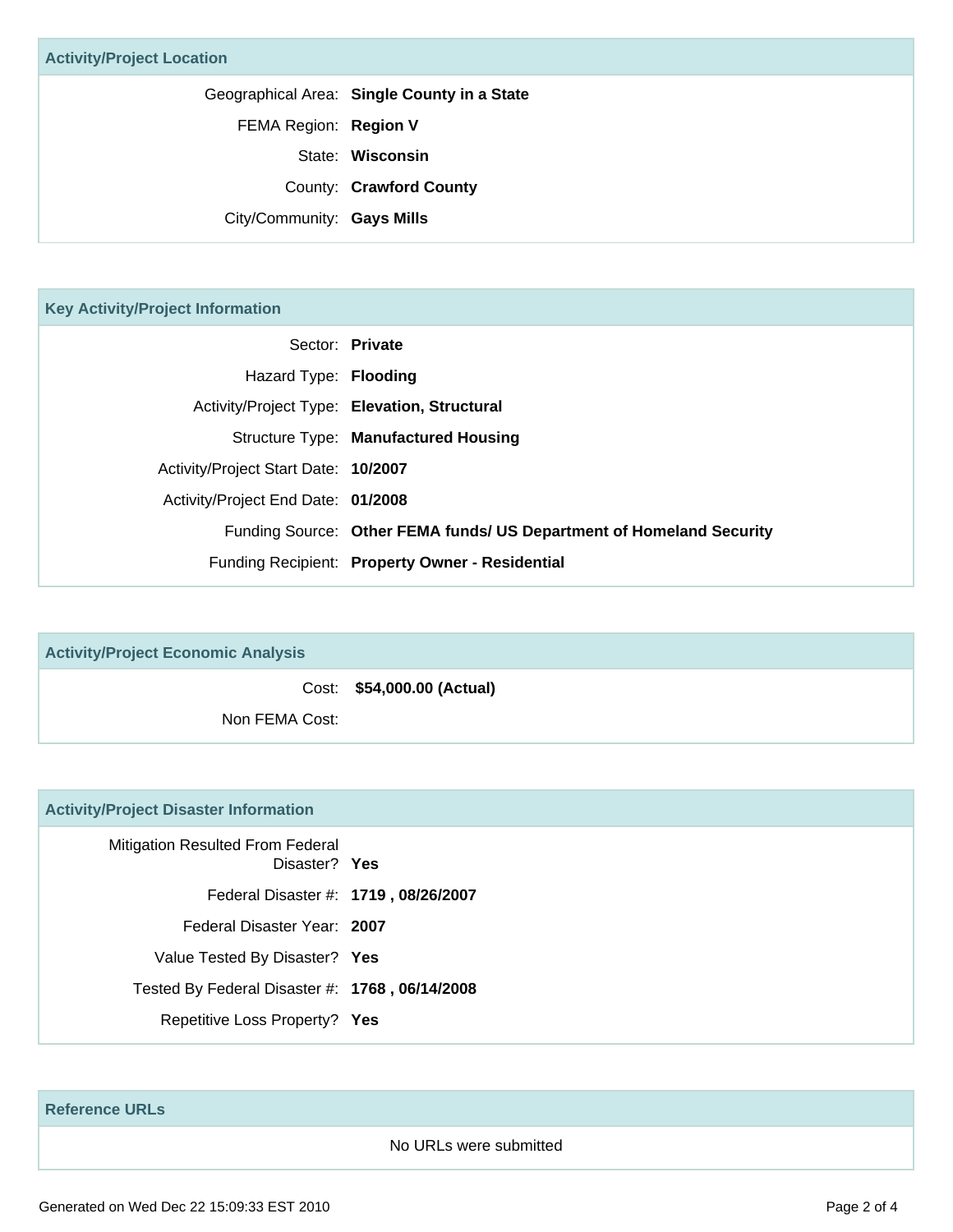#### No Main Points were entered.



A view of town from overlook



Evans house above water 2007: water came to within inches of the bottom of their new foundation



Photo shows water line and bottom of new house's foundation line



A neighbor's house sits on a temporary raised foundation awaiting the new masonry foundation